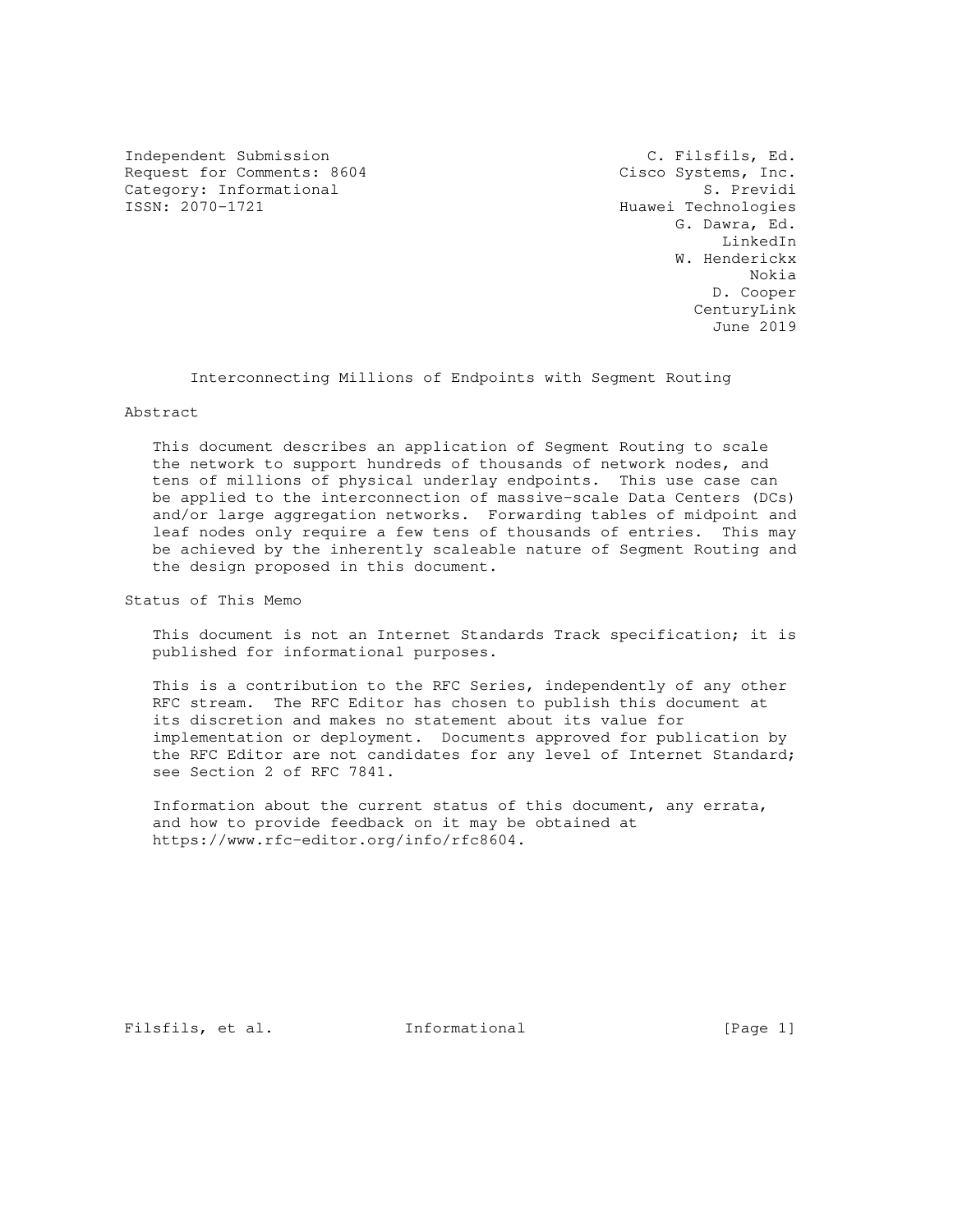## Copyright Notice

 Copyright (c) 2019 IETF Trust and the persons identified as the document authors. All rights reserved.

 This document is subject to BCP 78 and the IETF Trust's Legal Provisions Relating to IETF Documents (https://trustee.ietf.org/license-info) in effect on the date of publication of this document. Please review these documents carefully, as they describe your rights and restrictions with respect to this document.

# Table of Contents

| 2. |                                               |
|----|-----------------------------------------------|
|    |                                               |
|    |                                               |
|    |                                               |
|    |                                               |
|    | 6.1. Segment Routing Global Block (SRGB) Size |
|    |                                               |
|    |                                               |
|    |                                               |
|    |                                               |
|    |                                               |
|    |                                               |
|    |                                               |
|    |                                               |
|    |                                               |
|    |                                               |
| 9. |                                               |
|    |                                               |
|    |                                               |
|    |                                               |
|    |                                               |
|    |                                               |
|    |                                               |
|    |                                               |

Filsfils, et al. 1nformational [Page 2]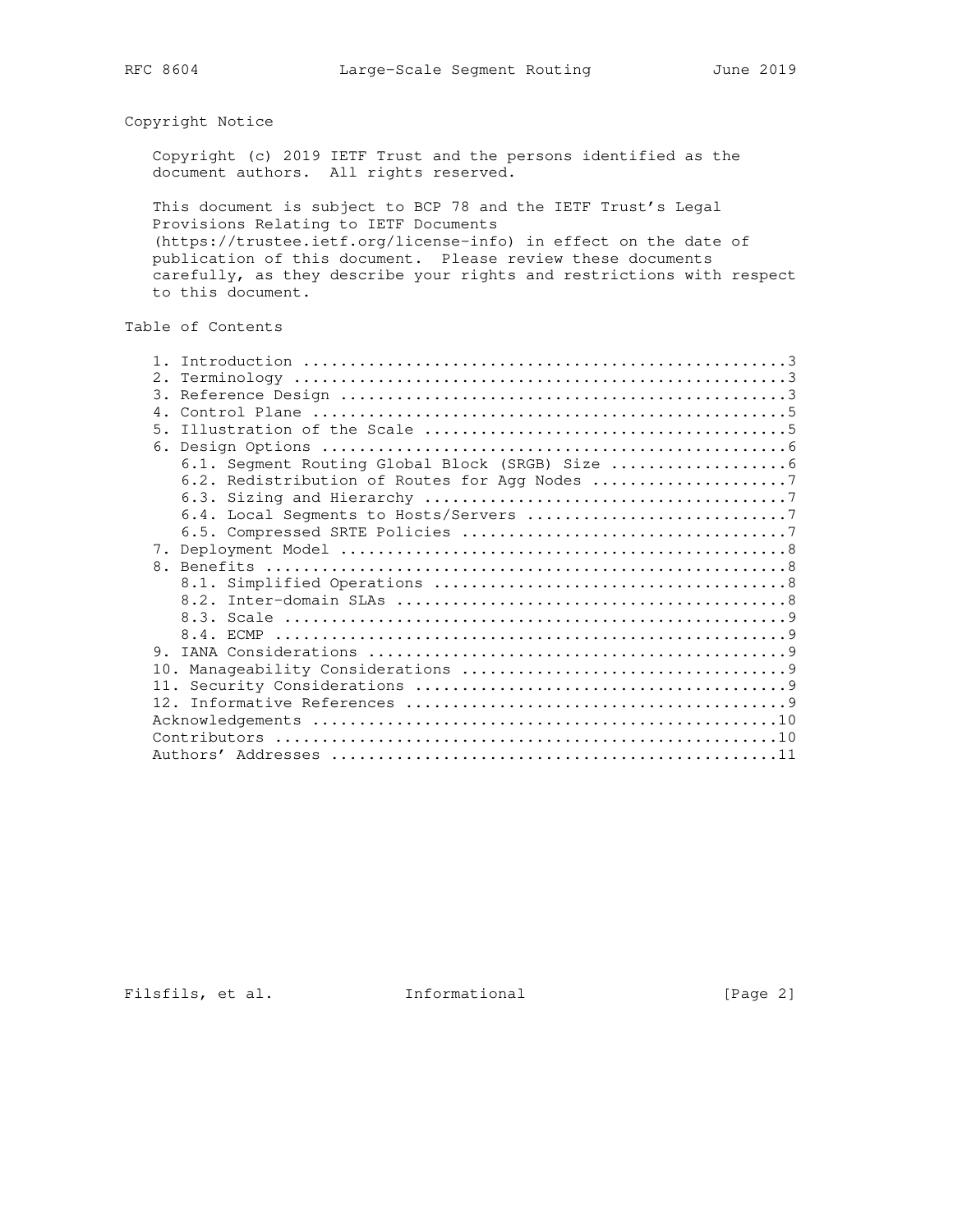# 1. Introduction

 This document describes how Segment Routing (SR) can be used to interconnect millions of endpoints.

2. Terminology

The following terms and abbreviations are used in this document:

| Term        | Definition                                      |
|-------------|-------------------------------------------------|
| Aqq         | Aggregation                                     |
| BGP         | Border Gateway Protocol                         |
| DC          | Data Center                                     |
| DCI         | Data Center Interconnect                        |
| ECMP        | Equal-Cost Multipath                            |
| <b>FIB</b>  | Forwarding Information Base                     |
| LDP         | Label Distribution Protocol                     |
| LFIB        | Label Forwarding Information Base               |
| MPLS        | Multiprotocol Label Switching                   |
| PCE         | Path Computation Element                        |
| PCEP        | Path Computation Element Communication Protocol |
| PW          | Pseudowire                                      |
| SLA         | Service Level Agreement                         |
| SR.         | Segment Routing                                 |
| SRTE Policy | Seqment Routing Traffic Engineering Policy      |
| TE          | Traffic Engineering                             |
| TI-LFA      | Topology Independent Loop-Free Alternate        |
|             |                                                 |

# 3. Reference Design

 The network diagram below illustrates the reference network topology used in this document:

|  | DCI1       | Agg1            | Aqq3                           | DCI3 | Z |
|--|------------|-----------------|--------------------------------|------|---|
|  | $DC1$ $M1$ | $\vert \vert$ c | $\vert$ $\vert$ M2 $\vert$ DC2 |      |   |
|  | DCI2       | Aqq2            | Aqq4                           | DCI4 |   |
|  |            |                 |                                |      |   |

## Figure 1: Reference Topology

The following apply to the reference topology above:

o Independent ISIS-OSPF/SR instance in core (C) region.

o Independent ISIS-OSPF/SR instance in Metro1 (M1) region.

Filsfils, et al. 1nformational [Page 3]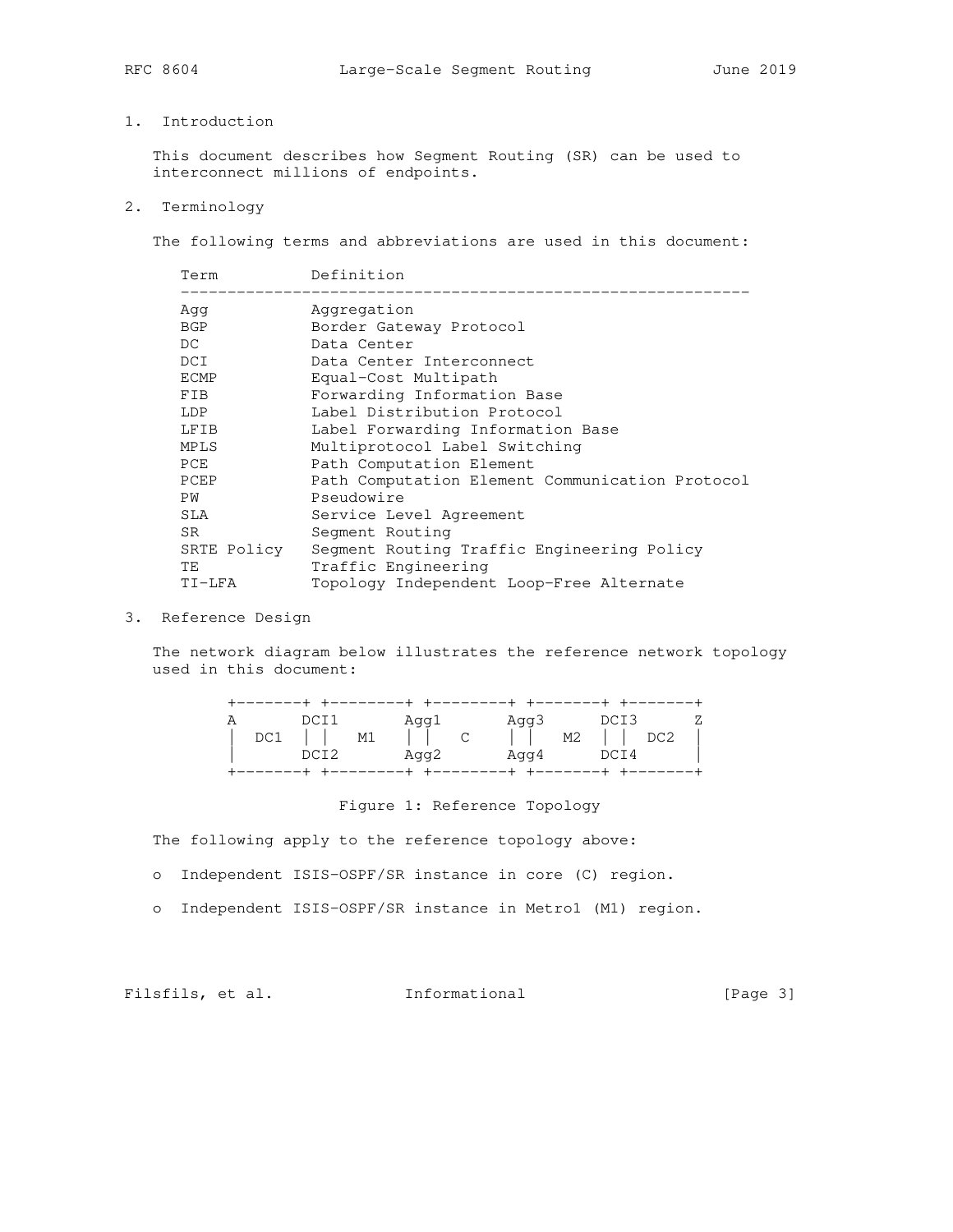- o Independent ISIS-OSPF/SR instance in Metro2 (M2) region.
- o BGP/SR in DC1.
- o BGP/SR in DC2.
- o Agg routes (Agg1, Agg2, Agg3, Agg4) are redistributed from C to M (M1 and M2) and from M to DC domains.
- o No other route is advertised or redistributed between regions.
- o The same homogeneous Segment Routing Global Block (SRGB) is used throughout the domains (e.g., 16000-23999).
- o Unique SRGB sub-ranges are allocated to each metro (M) and core (C) domain:
	- \* The 16000-16999 range is allocated to the core (C) domain/region.
	- \* The 17000-17999 range is allocated to the M1 domain/region.
	- \* The 18000-18999 range is allocated to the M2 domain/region.
	- \* Specifically, the Agg1 router has Segment Identifier (SID) 16001 allocated, and the Agg2 router has SID 16002 allocated.
	- \* Specifically, the Agg3 router has SID 16003 allocated, and the anycast SID for Agg3 and Agg4 is 16006.
	- \* Specifically, the DCI3 router has SID 18003 allocated, and the anycast SID for DCI3 and DCI4 is 18006.
	- \* Specifically, at the Agg1 router, the binding SID 4001 leads to DCI pair (DCI3, DCI4) via a specific low-latency path {16002, 16003, 18006}.
- o The same SRGB sub-range is reused within each DC (DC1 and DC2) region for each DC (e.g., 20000-23999). Specifically, nodes A and Z both have SID 20001 allocated to them.

Filsfils, et al. 1nformational [Page 4]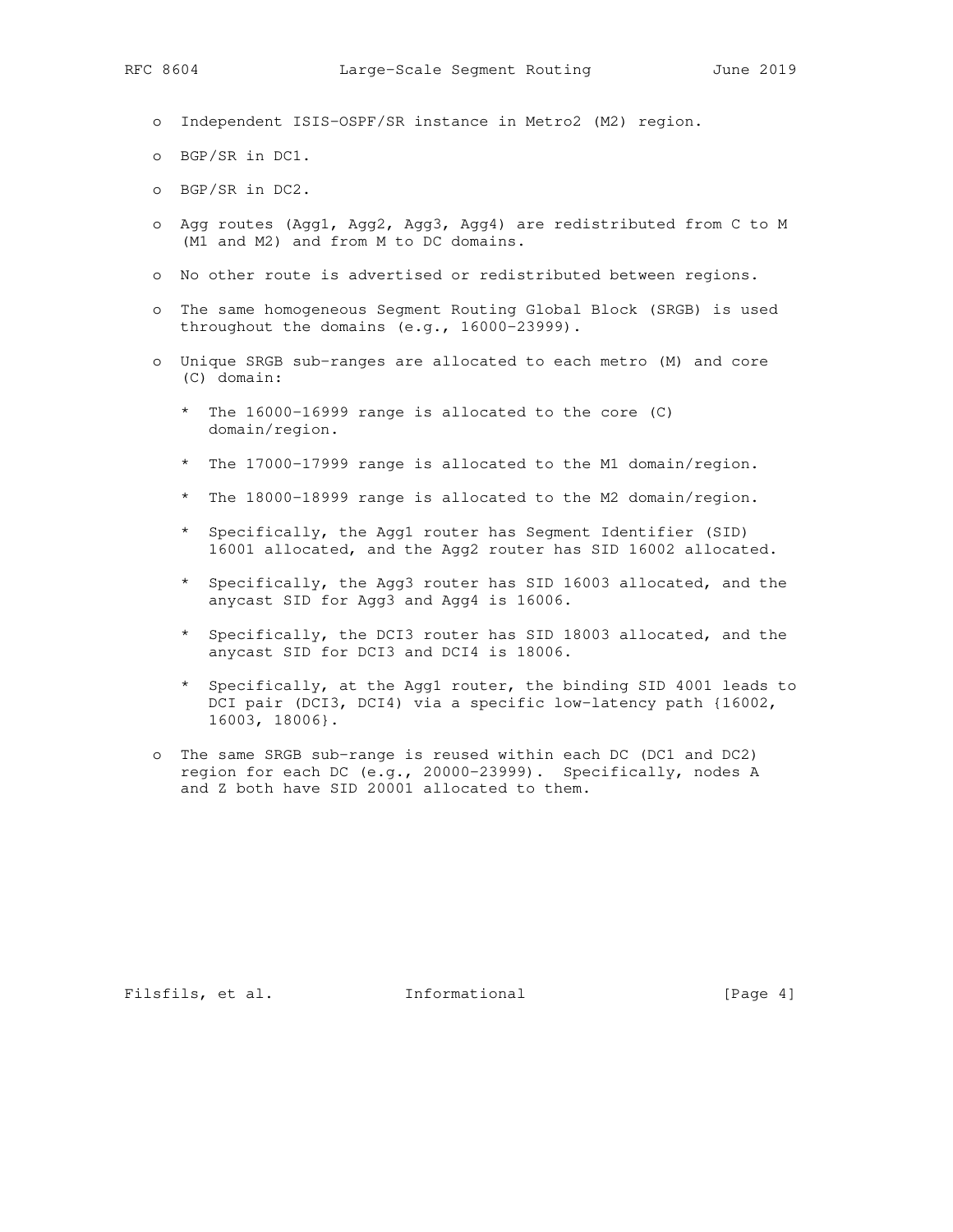## 4. Control Plane

 This section provides a high-level description of how a control plane could be implemented using protocol components already defined in other RFCs.

 The mechanism through which SRTE Policies are defined, computed, and programmed in the source nodes is outside the scope of this document.

 Typically, a controller or a service orchestration system programs node A with a PW to a remote next-hop node Z with a given SLA contract (e.g., low-latency path, disjointness from a specific core plane, disjointness from a different PW service).

 Node A automatically detects that node Z is not reachable. It then automatically sends a PCEP request to an SR PCE for an SRTE policy that provides reachability information for node Z with the requested SLA.

 The SR PCE [RFC4655] is made of two components: a multi-domain topology and a computation engine. The multi-domain topology is continuously refreshed through BGP - Link State (BGP-LS) feeds [RFC7752] from each domain. The computation engine is designed to implement TE algorithms and provide output in SR Path format. Upon receiving the PCEP request [RFC5440], the SR PCE computes the requested path. The path is expressed through a list of segments (e.g., {16003, 18006, 20001}) and provided to node A.

 The SR PCE logs the request as a stateful query and hence is able to recompute the path at each network topology change.

 Node A receives the PCEP reply with the path (expressed as a segment list). Node A installs the received SRTE policy in the data plane. Node A then automatically steers the PW into that SRTE policy.

5. Illustration of the Scale

 According to the reference topology shown in Figure 1, the following assumptions are made:

- o There is one core domain, and there are 100 leaf (metro) domains.
- o The core domain includes 200 nodes.
- o Two nodes connect each leaf (metro) domain. Each node connecting a leaf domain has a SID allocated. Each pair of nodes connecting a leaf domain also has a common anycast SID. This yields up to 300 prefix segments in total.

Filsfils, et al. 1nformational [Page 5]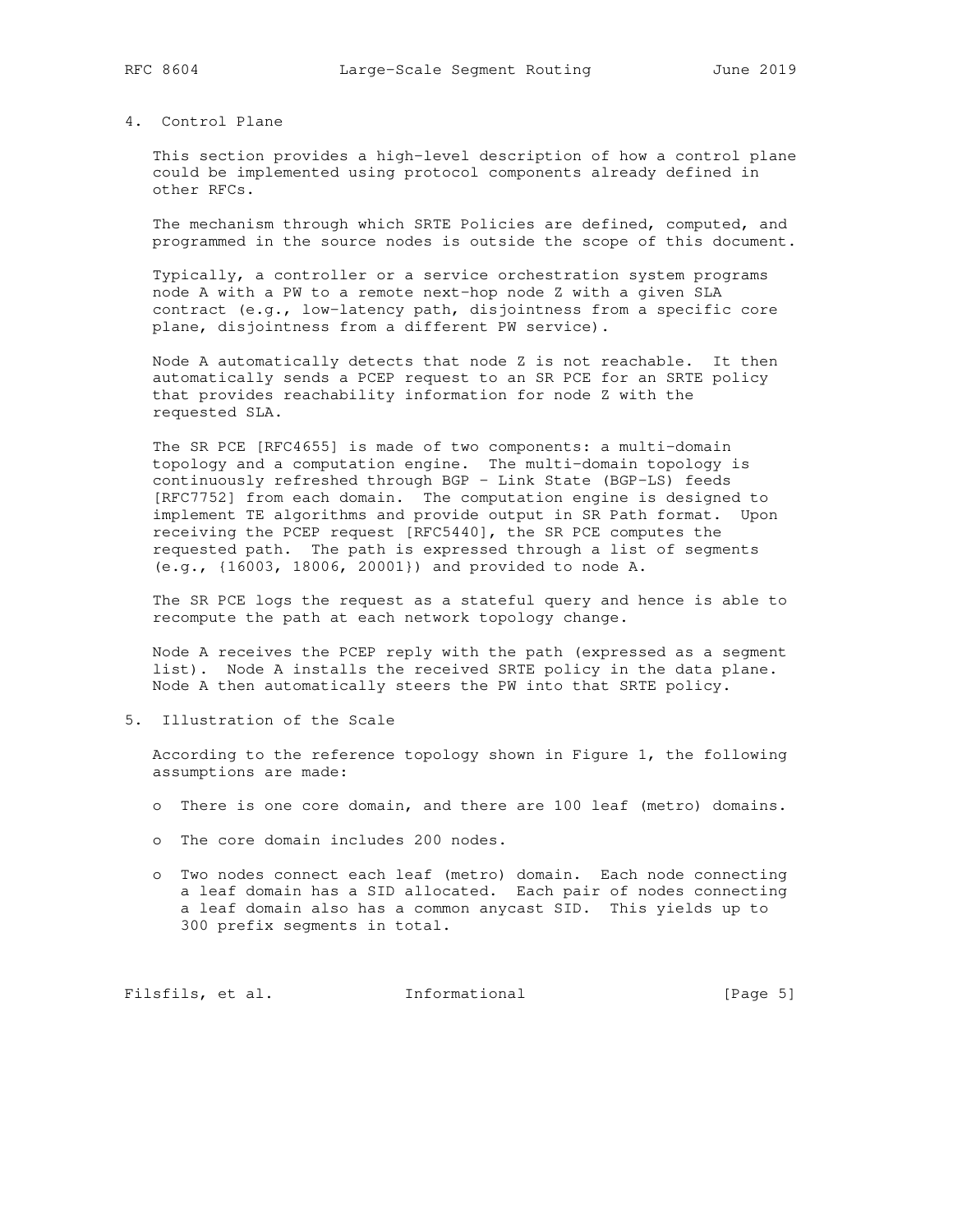- - o A core node connects only one leaf domain.
	- o Each leaf domain has 6,000 leaf-node segments. Each leaf node has 500 endpoints attached and thus 500 adjacency segments. This yields a total of 3 million endpoints for a leaf domain.

Based on the above, the network scaling numbers are as follows:

- o 6,000 leaf-node segments multiplied by 100 leaf domains: 600,000 nodes.
- o 600,000 nodes multiplied by 500 endpoints: 300 million endpoints.

The node scaling numbers are as follows:

- o Leaf-node segment scale: 6,000 leaf-node segments + 300 core-node segments + 500 adjacency segments = 6,800 segments.
- o Core-node segment scale: 6,000 leaf-domain segments + 300 core-domain segments = 6,300 segments.

 In the above calculations, the link-adjacency segments are not taken into account. These are local segments and, typically, less than 100 per node.

 It has to be noted that, depending on leaf-node FIB capabilities, leaf domains could be split into multiple smaller domains. In the above example, the leaf domains could be split into six smaller domains so that each leaf node only needs to learn 1,000 leaf-node segments + 300 core-node segments + 500 adjacency segments, yielding a total of 1,800 segments.

6. Design Options

 This section describes multiple design options to illustrate scale as described in the previous section.

6.1. Segment Routing Global Block (SRGB) Size

 In the simplified illustrations in this document, we picked a small homogeneous SRGB range of 16000-23999. In practice, a large-scale design would use a bigger range, such as 16000-80000 or even larger. A larger range provides allocations for various TE applications within a given domain.

Filsfils, et al. 1nformational [Page 6]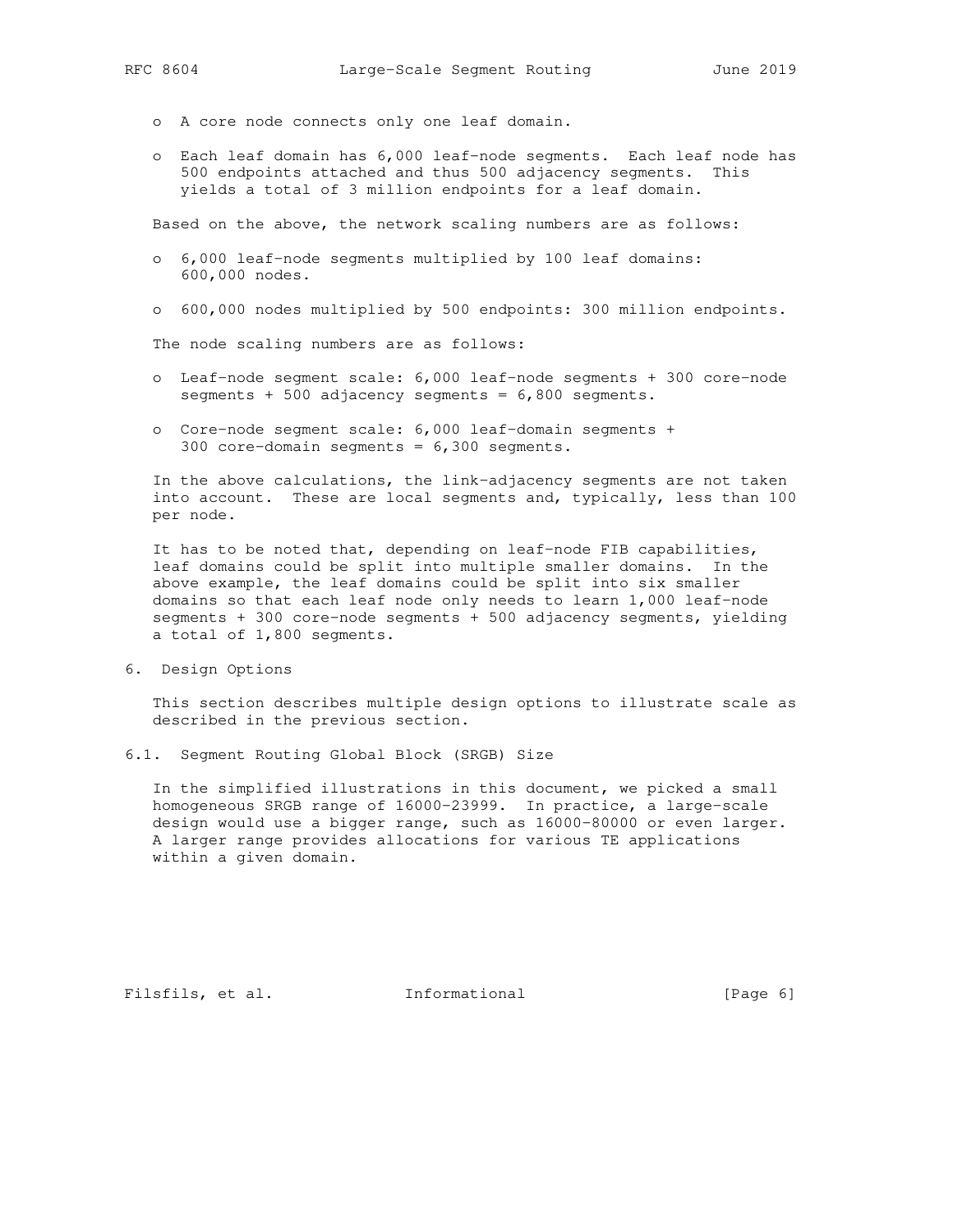## 6.2. Redistribution of Routes for Agg Nodes

 The operator might choose to not redistribute the routes for Agg nodes into the Metro/DC domains. In that case, more segments are required in order to express an inter-domain path.

 For example, node A would use an SRTE Policy {DCI1, Agg1, Agg3, DCI3, Z} in order to reach Z instead of {Agg3, DCI3, Z} in the reference design.

### 6.3. Sizing and Hierarchy

 The operator is free to choose among a small number of larger leaf domains, a large number of small leaf domains, or a mix of small and large core/leaf domains.

 The operator is free to use a two-tier (Core/Metro) or three-tier (Core/Metro/DC) design.

### 6.4. Local Segments to Hosts/Servers

 Local segments can be programmed at any leaf node (e.g., node Z) in order to identify locally attached hosts (or Virtual Machines (VMs)). For example, if node Z has bound a local segment 40001 to a local host ZH1, then node A uses the following SRTE Policy in order to reach that host: {16006, 18006, 20001, 40001}. Such a local segment could represent the NID (Network Interface Device) in the context of the service provider access network, or a VM in the context of the DC network.

### 6.5. Compressed SRTE Policies

 As an example and according to Section 3, we assume that node A can reach node Z (e.g., with a low-latency SLA contract) via the SRTE policy that consists of the path Agg1, Agg2, Agg3, DCI3/4(anycast), Z. The path is represented by the segment list {16001, 16002, 16003, 18006, 20001}.

 It is clear that the control-plane solution can install an SRTE Policy {16002, 16003, 18006} at Agg1, collect the binding SID allocated by Agg1 to that policy (e.g., 4001), and hence program node A with the compressed SRTE Policy {16001, 4001, 20001}.

 From node A, 16001 leads to Agg1. Once at Agg1, 4001 leads to the DCI pair (DCI3, DCI4) via a specific low-latency path {16002, 16003, 18006}. Once at that DCI pair, 20001 leads to Z.

Filsfils, et al. 1nformational [Page 7]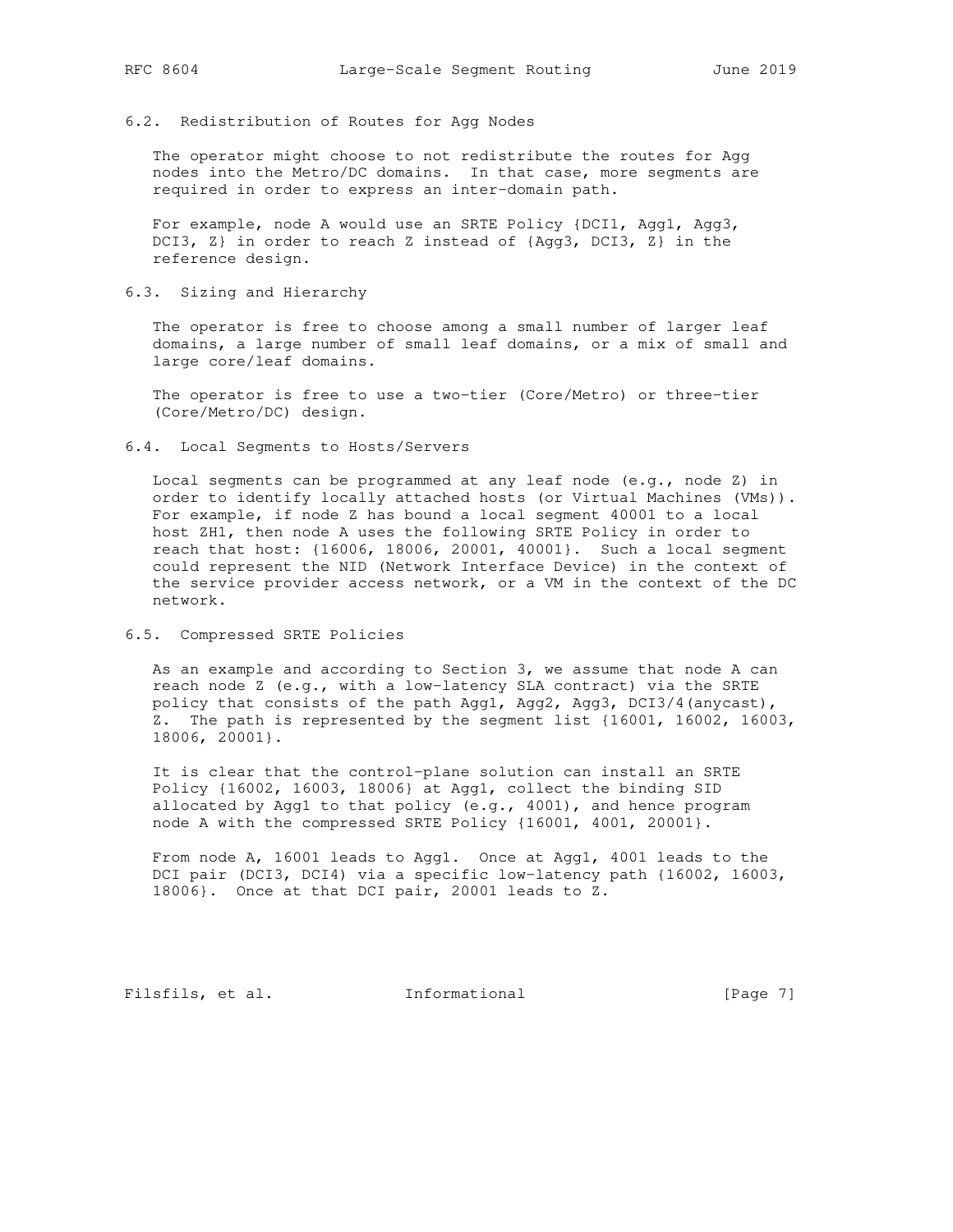Binding SIDs allocated to "intermediate" SRTE Policies achieve the compression of end-to-end SRTE Policies.

 The segment list {16001, 4001, 20001} expresses the same path as {16001, 16002, 16003, 18006, 20001} but with two less segments.

The binding SID also provides for inherent churn protection.

When the core topology changes, the control plane can update the low-latency SRTE Policy from Agg1 to the DCI pair to DC2 without updating the SRTE Policy from A to Z.

7. Deployment Model

 It is expected that this design will be used in "green field" deployments as well as interworking ("brown field") deployments with an MPLS design across multiple domains.

8. Benefits

 The design options illustrated in this document allow interconnections on a very large scale. Millions of endpoints across different domains can be interconnected.

8.1. Simplified Operations

 Two control-plane protocols not needed in this design are LDP and RSVP-TE. No new protocol has been introduced. The design leverages the core IP protocols ISIS, OSPF, BGP, and PCEP with straightforward SR extensions.

8.2. Inter-domain SLAs

 Fast reroute and resiliency are provided by TI-LFA with sub-50-ms fast reroute upon failure of a link, node, or Shared Risk Link Group (SRLG). TI-LFA is described in [SR-TI-LFA].

 The use of anycast SIDs also provides improved availability and resiliency.

 Inter-domain SLAs can be delivered (e.g., latency vs. cost-optimized paths, disjointness from backbone planes, disjointness from other services, disjointness between primary and backup paths).

 Existing inter-domain solutions do not provide any support for SLA contracts. They just provide best-effort reachability across domains.

Filsfils, et al. 1nformational [Page 8]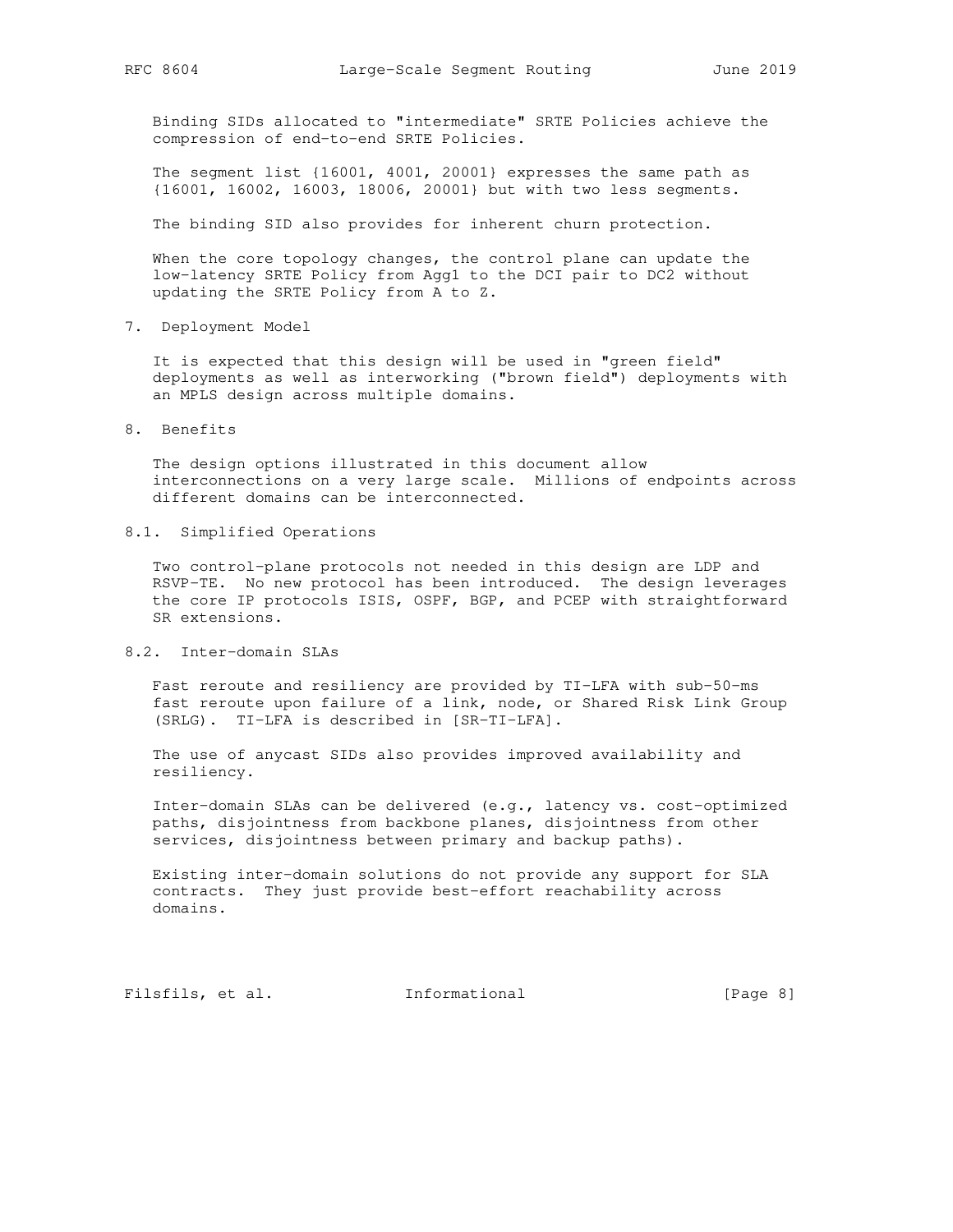## 8.3. Scale

 In addition to having eliminated the need for LDP and RSVP-TE, per-service midpoint states have also been removed from the network.

8.4. ECMP

 Each policy (intra-domain or inter-domain, with or without TE) is expressed as a list of segments. Since each segment is optimized for ECMP, the entire policy is optimized for ECMP. The benefit of an anycast prefix segment optimized for ECMP should also be considered (e.g., 16001 load-shares across any gateway from the M1 leaf domain to the Core and 16002 load-shares across any gateway from the Core to the M1 leaf domain).

9. IANA Considerations

This document has no IANA actions.

10. Manageability Considerations

 This document describes an application of SR over the MPLS data plane. SR does not introduce any changes in the MPLS data plane. The manageability considerations described in [RFC8402] apply to the MPLS data plane when used with SR.

11. Security Considerations

 This document does not introduce additional security requirements and mechanisms other than those described in [RFC8402].

- 12. Informative References
	- [RFC4655] Farrel, A., Vasseur, J.-P., and J. Ash, "A Path Computation Element (PCE)-Based Architecture", RFC 4655, DOI 10.17487/RFC4655, August 2006, <https://www.rfc-editor.org/info/rfc4655>.
	- [RFC5440] Vasseur, JP., Ed. and JL. Le Roux, Ed., "Path Computation Element (PCE) Communication Protocol (PCEP)", RFC 5440, DOI 10.17487/RFC5440, March 2009, <https://www.rfc-editor.org/info/rfc5440>.
	- [RFC7752] Gredler, H., Ed., Medved, J., Previdi, S., Farrel, A., and S. Ray, "North-Bound Distribution of Link-State and Traffic Engineering (TE) Information Using BGP", RFC 7752, DOI 10.17487/RFC7752, March 2016, <https://www.rfc-editor.org/info/rfc7752>.

Filsfils, et al. 1nformational [Page 9]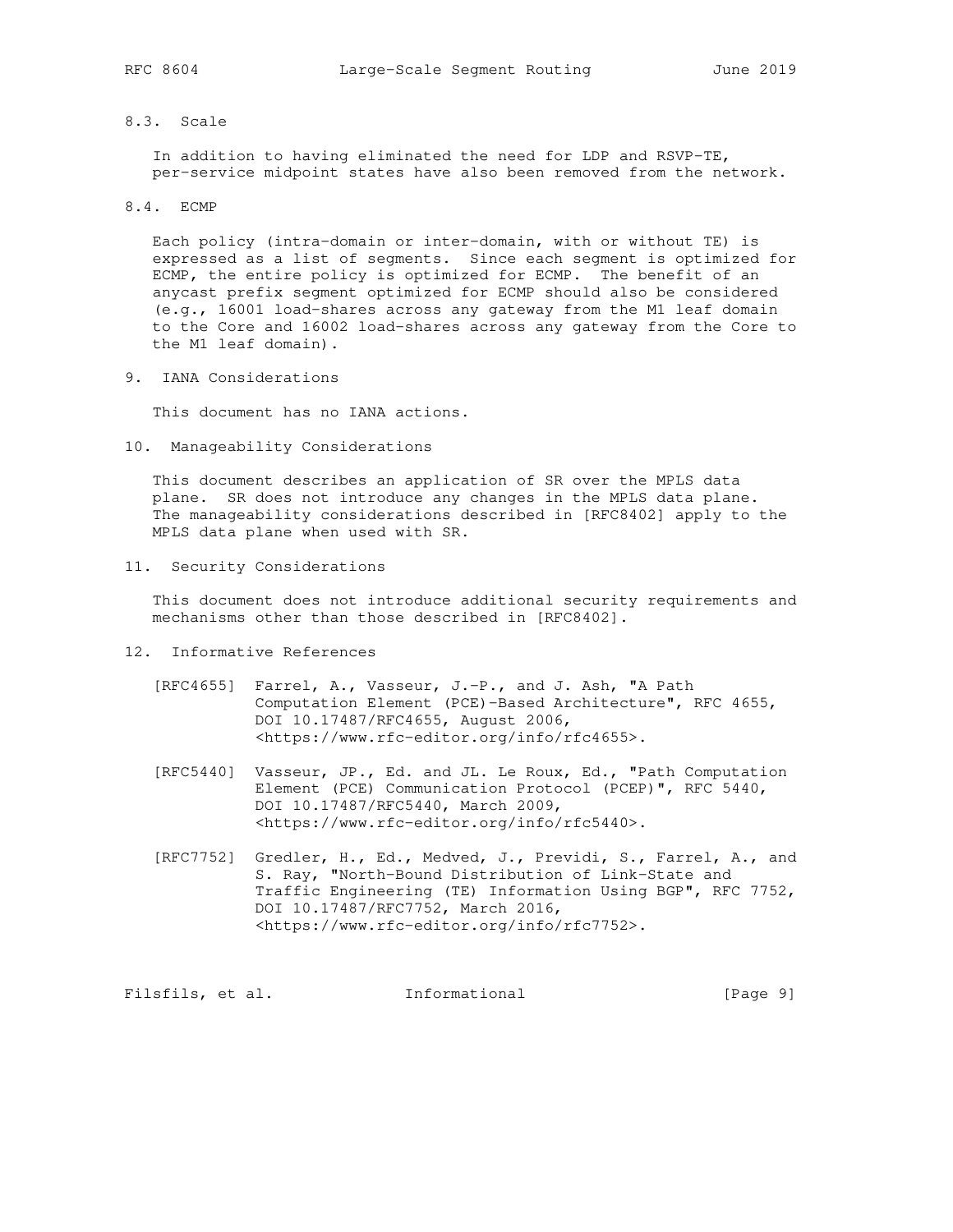[RFC8402] Filsfils, C., Ed., Previdi, S., Ed., Ginsberg, L., Decraene, B., Litkowski, S., and R. Shakir, "Segment Routing Architecture", RFC 8402, DOI 10.17487/RFC8402, July 2018, <https://www.rfc-editor.org/info/rfc8402>.

#### [SR-TI-LFA]

 Litkowski, S., Bashandy, A., Filsfils, C., Decraene, B., Francois, P., Voyer, D., Clad, F., and P. Camarillo, "Topology Independent Fast Reroute using Segment Routing", Work in Progress, draft-ietf-rtgwg-segment-routing-ti-lfa-01, March 2019.

Acknowledgements

 We would like to thank Giles Heron, Alexander Preusche, Steve Braaten, and Francis Ferguson for their contributions to the content of this document.

#### Contributors

 The following people substantially contributed to the editing of this document:

 Dennis Cai Individual

 Tim Laberge Individual

 Steven Lin Google Inc.

 Bruno Decraene Orange

 Luay Jalil Verizon

 Jeff Tantsura Individual

 Rob Shakir Google Inc.

Filsfils, et al. 1nformational [Page 10]